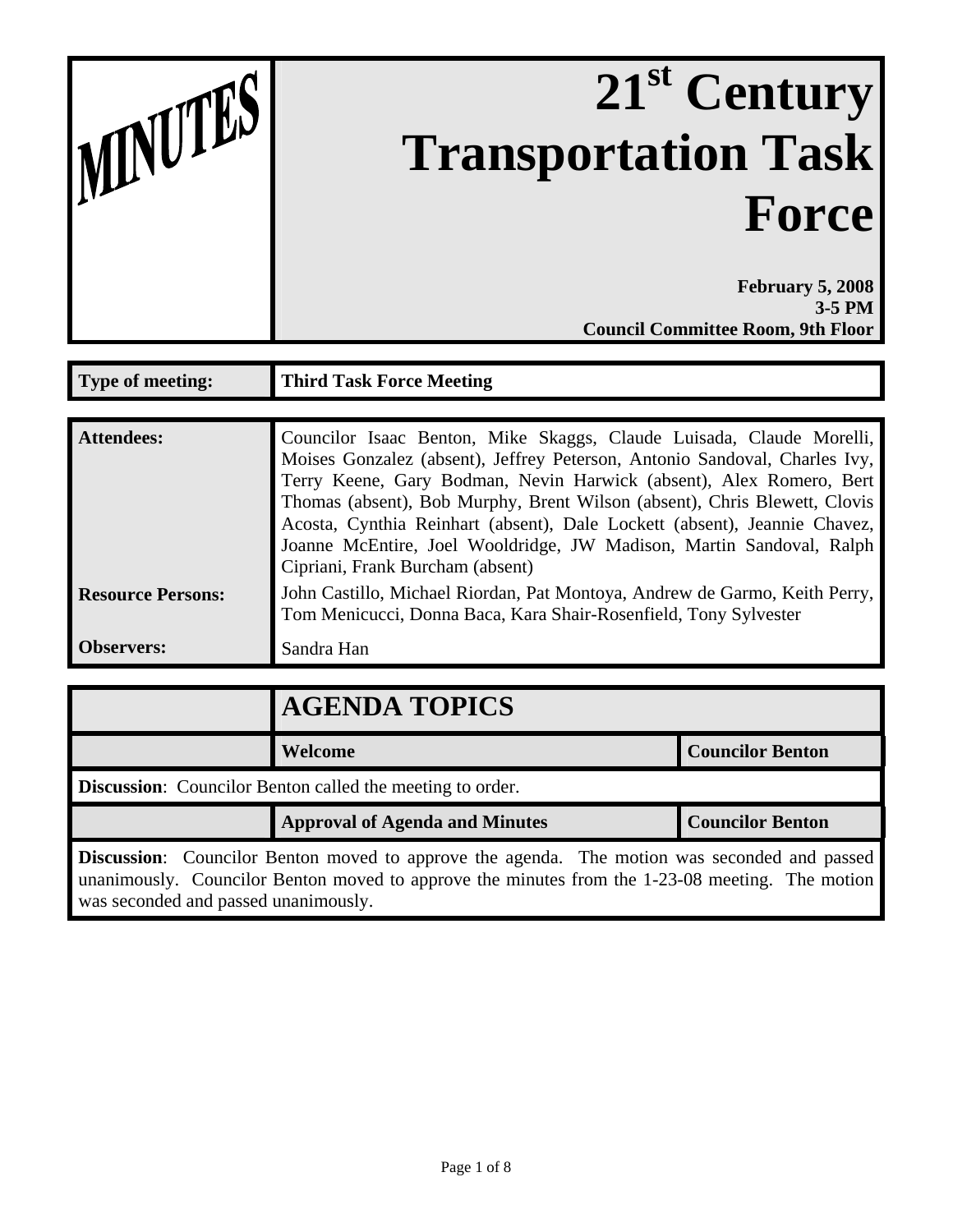## **Presentation 1: The Mid-Region Council of Governments**

**Chris Blewett, MRCOG** 

**Discussion**: Chris Blewett gave a PowerPoint presentation that briefed the Task Force on what the Mid-Region Council of Governments is and what MRCOG does. Chris explained that MRCOG does many things, including land use, water, and economic planning, workforce and training development, Rail Runner planning, construction and operation, and, most pertinent to the Task Force's discussions, regional transportation planning. The first part of Chris's presentation focused on the role of the Albuquerque Metropolitan Planning Organization (MPO is a federal designation), the policy-making board that deals with transportation planning and projects. Chris outlined some of the major issues and challenges that must be taken into consideration when doing transportation planning in the Albuquerque Metropolitan Planning Area (AMPA): rapid population growth and land development patterns, increasingly congested roadways, limited river crossings, transit service, bicycle facilities and connectivity, pedestrian access, crashes and safety, air quality, and limited transportation funding. He then explained how the Long-Range Plan, also referred to as the 2030 MTP (Metropolitan Transportation Plan), is developed and what some of its projections are. After going over population, housing and employment growth projections between 2004 and 2030, Chris told the Task Force that, unfortunately, the end product of the Long-Range Plan, with the population projected to increase by 40% and vehicle miles traveled (VMT) projected to increase by 50%, is that we can expect travel times to double or triple by 2030. He also mentioned that the AMPA is close to exceeding federal standards for acceptable ozone levels and that non-attainment in the area of air quality could have a significant impact on the region's transportation planning efforts. Chris pointed out that bicycle facilities and regional trails are included in the 2030 MTP, but the existing plan doesn't do as much to address pedestrian facilities. He explained that Systems Management & Operations tools, such as Intelligent Transportation Systems, Managed Lanes (HOV, transit only, reversible lanes), and Incident Management, can be used to improve the performance and efficiency of our roadways, as can public transportation (commuter rail, fixed-route bus service, park & ride, etc.). The final thing that Chris reviewed as part of the MPO discussion was the Transportation Improvement Plan, which is basically the first 6 years of the MTP and is similar to the City's Capital Improvements Plan.

The second part of Chris's presentation dealt with the New Mexico Rail Runner Express commuter train project, for which Chris is the project manager. Chris briefly reviewed the history of the project: Gov. Richardson announced the project in August 2003; the Legislature, in a special session in September 2003, appropriated funding for the project; the first part of Phase I was completed and opened in July 2006; all 50 miles and 5 stations included in Phase I were completed and operation by Feb. 2, 2007; Phase II, the Santa Fe Extension, is expected to be completed by December 2008. Chris also provided information on the funding and to-date use of the Rail Runner: a total of \$400 million in state funds have been allocated to the project - \$75 million was programmed for Phase I (came in under budget), \$250 million for Phase II (expected to come in slightly under budget), \$75 million to acquire 270 miles of BNSF class for track (Belen to the Colorado state border); 12.6 million passenger miles have been racked up in the first year (average trip length – 23 miles; when Santa Fe Extension opens, average trip length expected to jump to 50 miles). Chris also pointed out that 7 new bus routes have been created to connect to the Rail Runner, including, for example, Route 317 that serves Kirtland Air Force Base, and he cited an August 2006 *Albuquerque Journal* poll that revealed that there is a great deal of support for the Rail Runner (69% of residents in the Albuquerque metropolitan area), even though it requires a great deal of subsidies.

The final part of Chris's presentation provided some "food for thought" on the issue of the relative costs of different transportation modes and choices. Chris noted that the average American family spends three times as much on auto travel as they do on healthcare and that, on average, drivers in the Albuquerque metro area spend 247 hours (10 full days) annually in their car and drive approximately 11,000 miles. He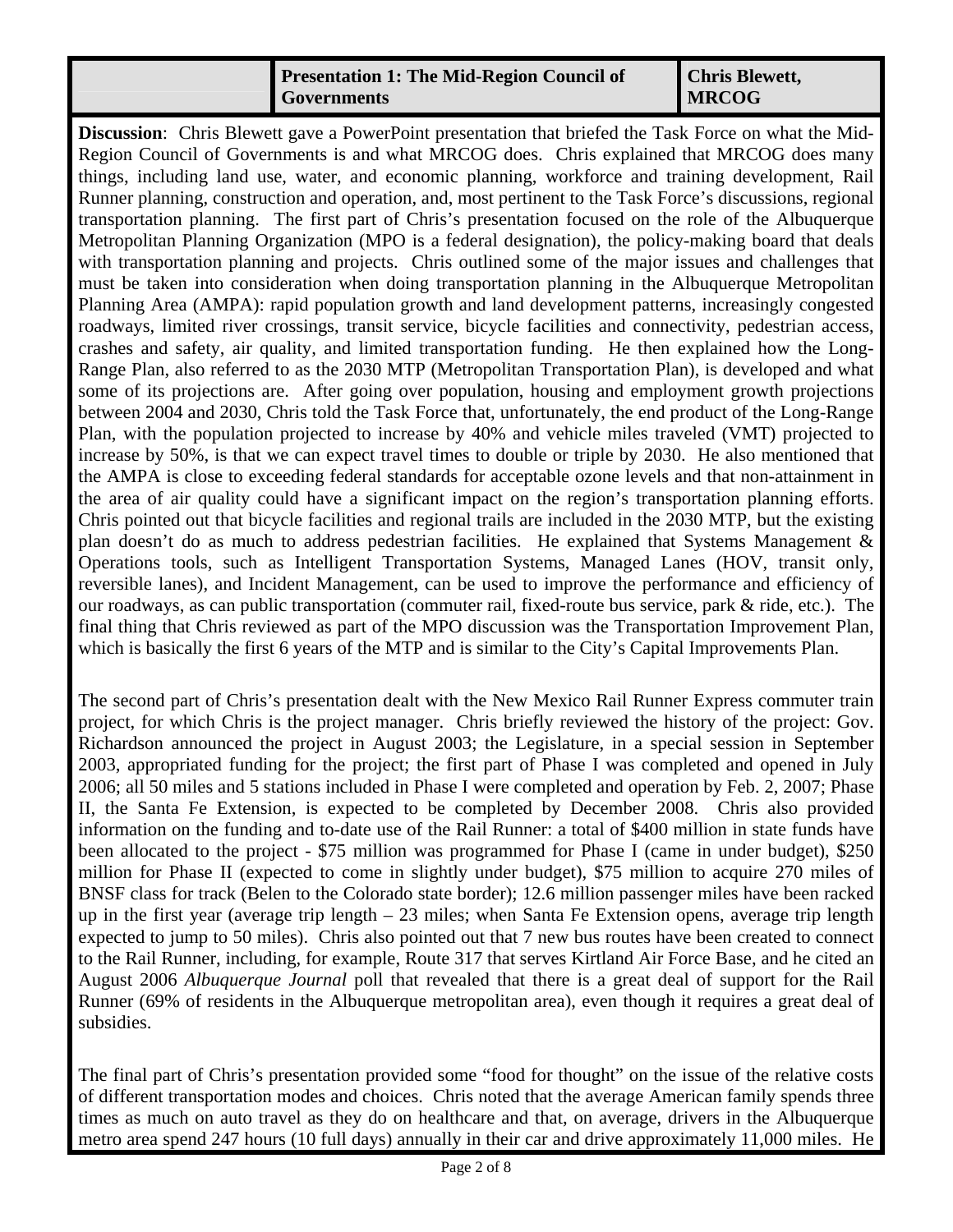also raised the question, "When will it pay for itself?" which is a question that always comes up when talking about public transportation but that never, or rarely, is brought up when it's a road project that is being discussed. Chris pointed out that billions of dollars are spent on road/highway facilities every year and that those projects require a 50-70% subsidy, depending on volume and tax rates. Some other numbers that Chris provided: by 2025, traffic volumes between Albuquerque and Santa Fe will double, resulting in a travel time of 2 hours 15 minutes between their downtowns; adding a new lane on I-25 between Tramway and Santa Fe would cost \$350 million and would only reduce travel time by 25 minutes; the average automobile commuter spends about \$13,500 per year on transportation.

| <b>Presentation 2: Albuquerque's Modern Street</b> | <b>Michael Riordan,</b> |
|----------------------------------------------------|-------------------------|
| Car Proposal (2006)                                | <b>DMD</b>              |

**Discussion**: Michael Riordan gave a PowerPoint presentation on the Albuquerque Modern Streetcar project as proposed in 2006. He explained that the two most important goals of implementing a modern streetcar system in Albuquerque are connecting people and shaping places. He also said that modern streetcars are considered to be a powerful redevelopment tool because of the investment they attract and the return on investment that is created when modern streetcar lines are installed. Michael used the examples of Portland, OR, Kenosha, WI, Little Rock, AR, and Tampa, FL, and provided a table that shows an average return on investment of 1000-1500% in those locations. The presentation included information about why modern streetcar is a better fit for Albuquerque than light rail would be, the features and benefits of modern streetcars, the proposed alignment of Phase I, how the locations of streetcar stops would be determined, options about what to do with existing bus service, and the cost to construct a modern streetcar system:

Light Rail vs. Modern Streetcar

- Light rail would be double the cost of modern streetcar
- Light rail would be 10-15 years away because we would have to compete for federal funding, which is the only way we'd be able to afford to build light rail
- Light rail systems are much larger in scale than modern streetcars: require exclusive guideway; car dimensions – 270 feet long, 9 feet wide, holds 550 passengers; top speed of 55 MPH
- Modern streetcar rail is built into existing roadways and shares lanes with other traffic; dimensions – 66 feet long, 8 feet wide, holds 150 passengers (by comparison, Rapid Ride buses are 60 feet long and carry 75 passengers); top speed of 40 MPH
- **Light rail construction is more disruptive to businesses and adjacent property owners than modern** streetcar construction, which is typically 3 blocks in 3 weeks

Modern Streetcar Features & Benefits

- Electrically powered
- Easy access for wheelchairs, bicycles, and strollers
- Stops include shelter canopy, benches, bike rack, message board/wayfinding signage, trash receptacles, and are ADA compliant
- **Ouiet**
- Preserves increasingly scarce street capacity; makes better use of existing infrastructure
- Attracts new riders
- **Attracts investment**
- Promotes infill and redevelopment

Proposed Alignment

 Central Avenue from Rio Grande river to Carlisle (City Council extended it from Atrisco Dr. to San Mateo)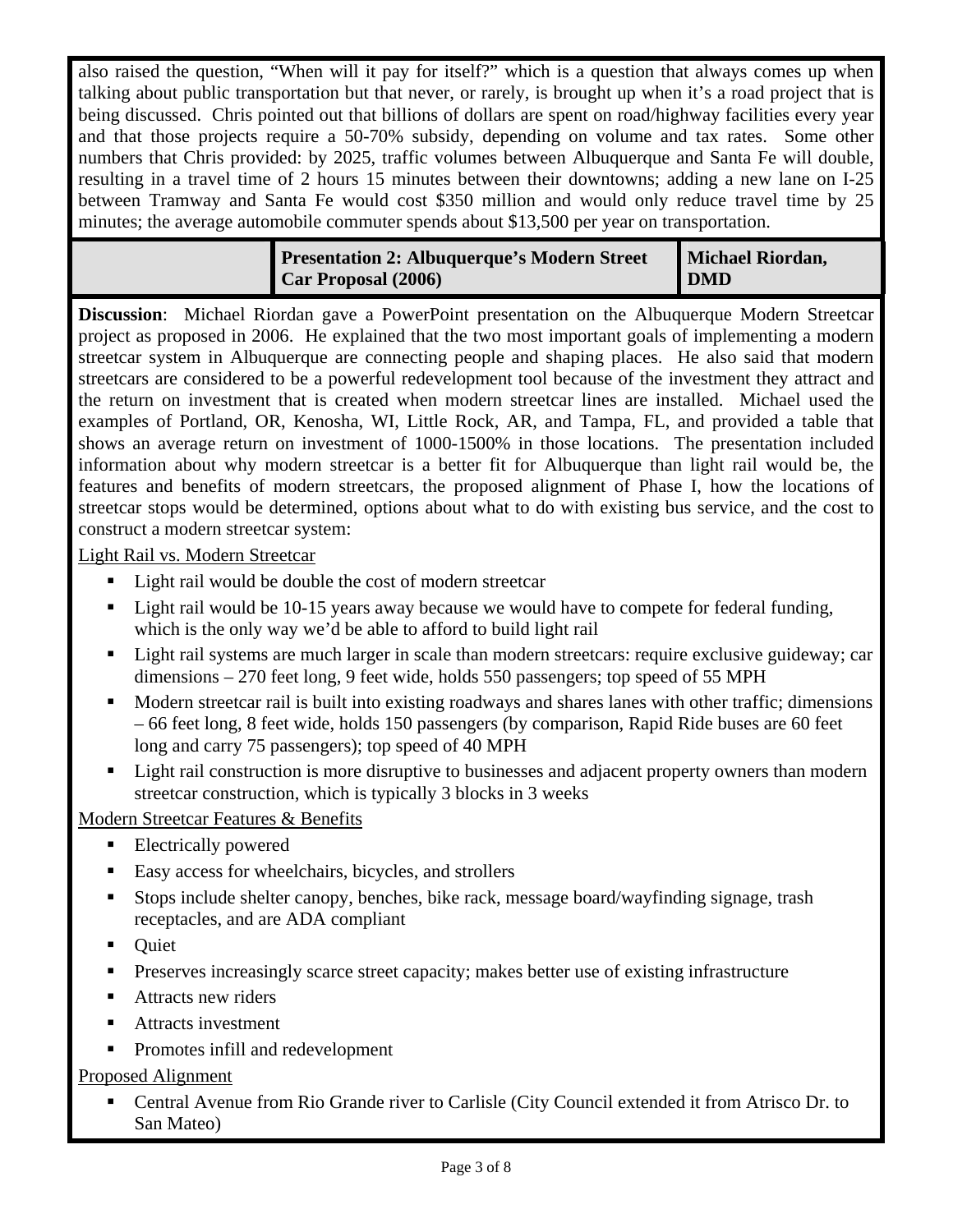- Why Central? Because of existing high ridership numbers.
- Also, Sunport loop University Blvd. from Central to Avenida Cesar Chavez; Cesar Chavez from University to Yale; Yale from Central to the Sunport
- Total of 16 miles of rail; route is only 8 miles
- Lane alignment options include right lane running, left lane running, and midblock cross-section
- Streetcar stop options include near side stop and center platform stop

Determination of Stop Locations

- Primary considerations: ridership, stop spacing, land use, potential
- Secondary considerations: space requirements, visibility, connections to bus stops and bike routes, storefront activity, proximity to transit-dependent populations, on-street parking availability, other engineering issues

What to do with Existing Bus Service

- Keep #766 Rapid Ride on Central, but split #66 Central?
- Move #766 Rapid Ride to Lomas?
- Keep #50 Downtown to UNM, but remove #50 on Yale Blvd. and replace with modern streetcar?

## Cost to Implement Modern Streetcar

- \$28 million per track mile (based on late 2006 estimate and 2008 construction)
- **Includes: track, stops, traffic signals, roadway improvements, power system (new substation every** 2-2.5 miles), vehicles, maintenance facility
- Total cost for Phase I: \$224 million
- By comparison, Big I cost \$230 million (10 years ago), and Coors/I-40 cost \$100 million
- Proposed funding sources: ¼ Cent Transportation Infrastructure Tax, State funds; other cities have used parking revenue bonds, local improvement districts (LID), tax increment financing (TIF/TIDD), regional transportation funds

Councilor Benton pointed out that Governor Richardson was very interested in the Yale/Sunport line as a regional tie-in and indicated that he would help fund that portion of Phase I.

Bob Murphy asked how much the Sunport line alone would cost.

Michael Riordan answered that the Central and Sunport lines are approximately the same distance and cost – about \$110-120 million each. The expectation was that the City would pay for the Central line, and the State would pay for the Sunport line.

Jeffrey Peterson asked questions about how riders would pay for a fare, whether or not there is an operator on board the streetcar, and how/when the streetcar would cross between the inside and outside lanes of traffic.

Michael Riordan responded that the details about how fares would be paid hadn't been finalized, but options might include pre-pay stations at each stop and purchasing passes online. He said that there would be a driver/streetcar operator on board but that they would be separated from passengers. With regard to how/when the cars would cross between inside and outside lanes, Michael explained that this would occur mid-block.

J.W. Madison asked how long a streetcar line could be extended for before it would no longer make sense to use a modern streetcar type of transportation system. He suggested that redevelopment along Central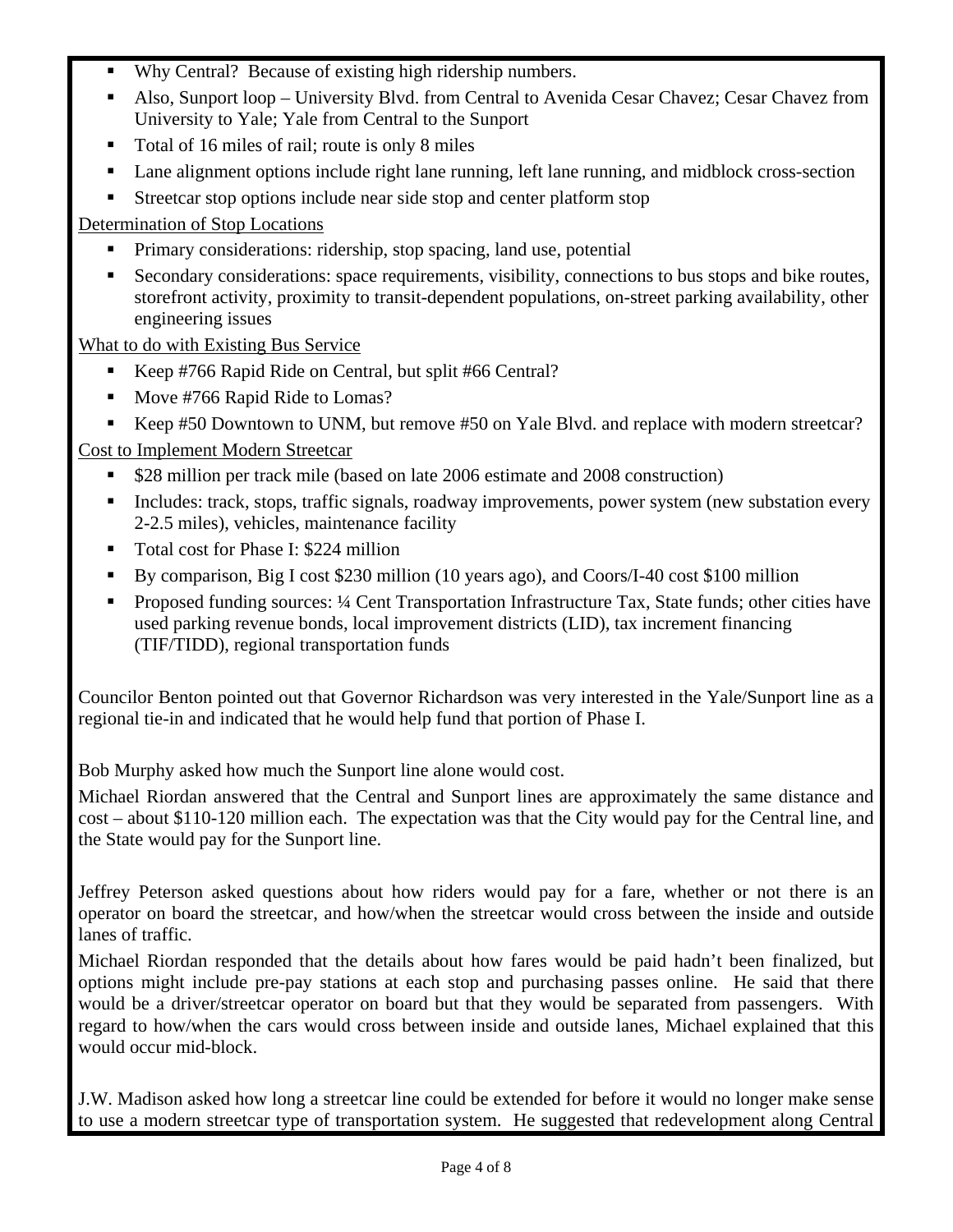could conceivably take place from the western reaches of the city all the way to Edgewood.

Councilor Benton suggested that perhaps J.W.'s question could best be addressed by the consultants who are working on the cost-benefit analysis; the consultants will be presenting to the Task Force in the near future, hopefully at our next meeting.

| <b>General Discussion and Questions &amp; Answer</b> | <b>Task Force Members</b> |
|------------------------------------------------------|---------------------------|
|------------------------------------------------------|---------------------------|

**Discussion**: The idea of break-out groups had been suggested by a couple members as being one way for the Task Force to proceed after all of the informational presentations had been given. Councilor Benton began general discussion by asking members for their thoughts on breaking out into smaller groups, each of which could work on a particular component of the Task Force's charge. He offered the following as possible topics for break-out groups: 1) ¼ Cent Transportation Tax – extension, dedication of, possibility of increasing to ½ cent? 2) Residents'/Businesses' needs – river crossings, peak travel times, multi-modal facilities, transit options. 3) Modern Streetcar – should we invest in a modern streetcar system, how could it be funded, where could it be expanded to? 4) Policy Amendments – Comprehensive Plan, CIP Ordinance, Sidewalk Ordinance, etc.

Claude Luisada said that, with so many issues to be covered, we would probably have to limit each group to no more than 3-5 people.

J.W. Madison asked when and how the Task Force would come back together to discuss what recommendations to make as a whole.

Ralph Cipriani said that he would be in favor of breaking out into smaller groups, but that it would first be important to articulate a very specific charge for each group.

Martin Sandoval suggested that, if the Task Force decides to break out into smaller groups, maybe have no more than 4 groups or topics. But before breaking out into small groups, the large group should decide what each of the smaller groups should cover.

Clause Luisada said that there is a lot of unexplored territory and thinks that groups will probably come up with new questions and issues to address as they begin their work.

Councilor Benton said that the idea of break-out groups is not necessarily the best way to proceed and that maybe the group should stay together for the time being.

Joanne McEntire asked where things are at with the streetcar cost-benefit analysis.

Chris Blewett said that the consultants are ready to present at the next meeting and that they will be looking for some guidance from the Task Force.

Joanne McEntire said that she thinks the Task Force should start with a discussion about the larger societal context of transportation/mobility issues and that maybe the group as a whole could first come up with a set of basic principles to guide its work. She suggested that one basic principle might be that anything we do with public money should have a goal of reducing vehicle miles traveled.

Alex Romero agreed that he would like to see the Task Force develop an outline of where it plans to go and what it plans to accomplish before breaking out into different groups. He felt that the group is not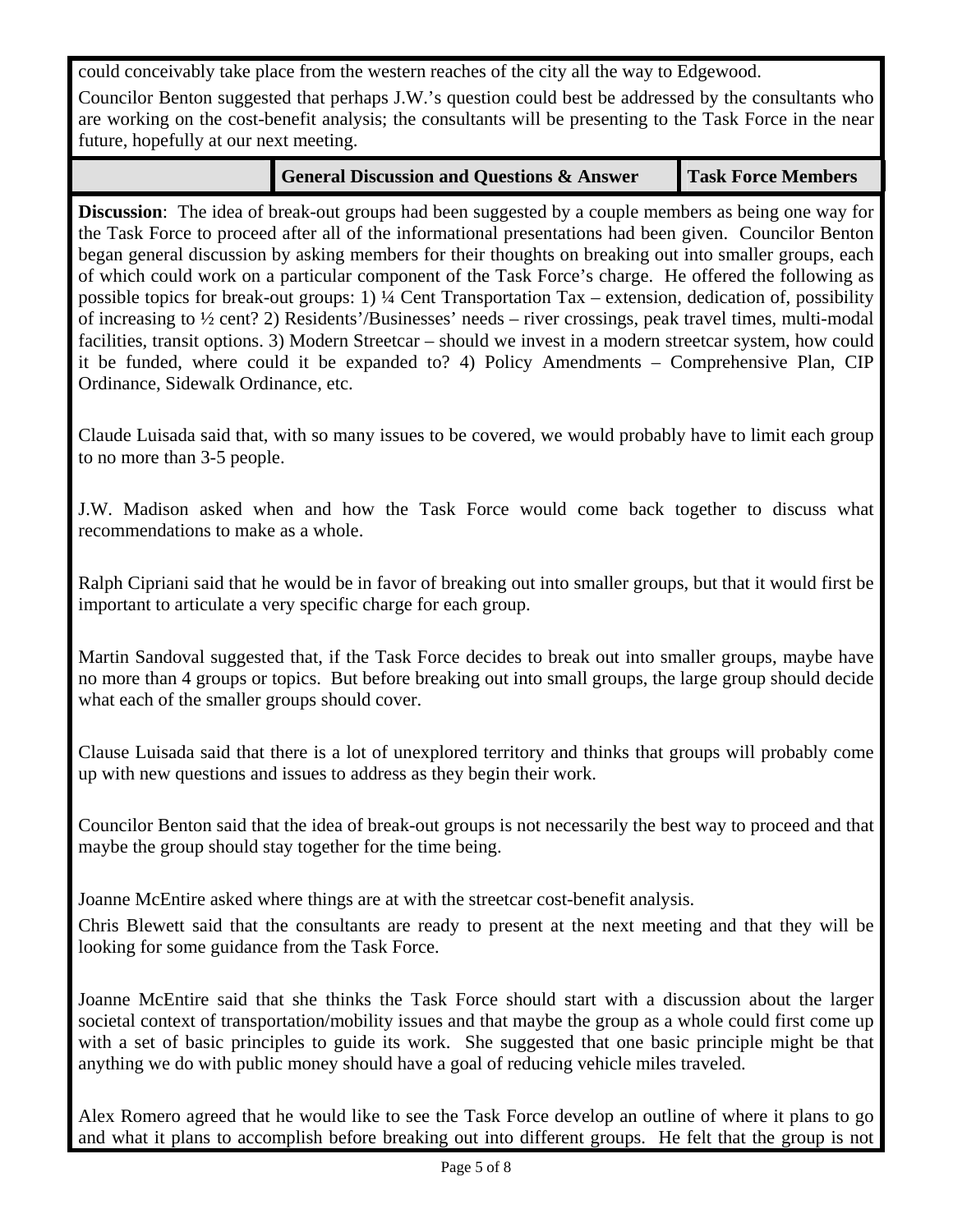## quite ready to break out.

Claude Luisada said that he thinks the group needs to address a basic question: What are the needs – now, in 5 years, in 10 years?

J.W. Madison followed up on what Joanne McEntire had said about establishing some basic principles and parameters. He agreed with having reduction of vehicle miles traveled as a basic principle, and he offered two others: 1) fuel and energy economy, and 2) death, liability cost per passenger mile.

Joel Wooldridge said that there is a long-standing set of goals that the City uses each year and every other year to prepare the annual budget and CIP. He suggested that the Task Force might want to start with an examination of those policies and determine if they need to be modified at all. He asked if the Task Force has the authority to change adopted policies.

Councilor Benton responded to Joel's question and said that the Task Force has the authority to recommend that policies be amended, but that the Task Force itself could not amend adopted policies. He also asked staff (Kara Shair-Rosenfield) to prepare a whittled down version of the Indicators Progress Commission (IPC) goals.

Claude Morelli raised the issue of operating funds. He said that the ¼ Cent Transportation Tax provides critical funding to support Transit's operating costs, and he thinks that stabilization of ABQ Ride and other transit funding needs to be a central part of the Task Force's discussions.

Bob Murphy said he thinks it's critical to know where funding for all different programs could potentially come from. He asked how the  $\frac{1}{4}$  Cent Transportation Tax was originally structured and if there was any ability to change the structure/allocations.

Councilor Benton said that there are basically three options with regard to the tax: 1) let the tax go away per the original sunset clause, 2) extend the tax and keep the original allocation percentages, 3) extend the tax but change the allocation percentages. He also asked for a brief synopsis of how the tax was originally structured and allocated to be prepared and provided to the Task Force before the next meeting.

Bob Murphy said he thinks there will be public support to continue the tax but that it is going to have to be made very clear how the tax is going to be used in the future. He commented that existing and new transit projects will probably be competing with the Rail Runner for taxpayer-supported funding. Finally, he asked how PIDs and TIDDs work.

Councilor Benton said that he thinks that 80% of property owners have to vote for a TIDD in order for it one to be put in place, but he asked staff to provide a more thorough explanation of PID and TIDD formation.

Ralph Cipriani said that the Task Force, in its discussions about transportation, cannot ignore urban/regional issues, such as land use, densities, and access to transit. He also said that he has felt really concerned that there is an over-simplification of references to Portland and that Albuquerque is very different than Portland. Ralph pointed out that it took Portland over 30 years to develop their growth management policies, and he stated that a regional growth strategy is desperately needed in Albuquerque.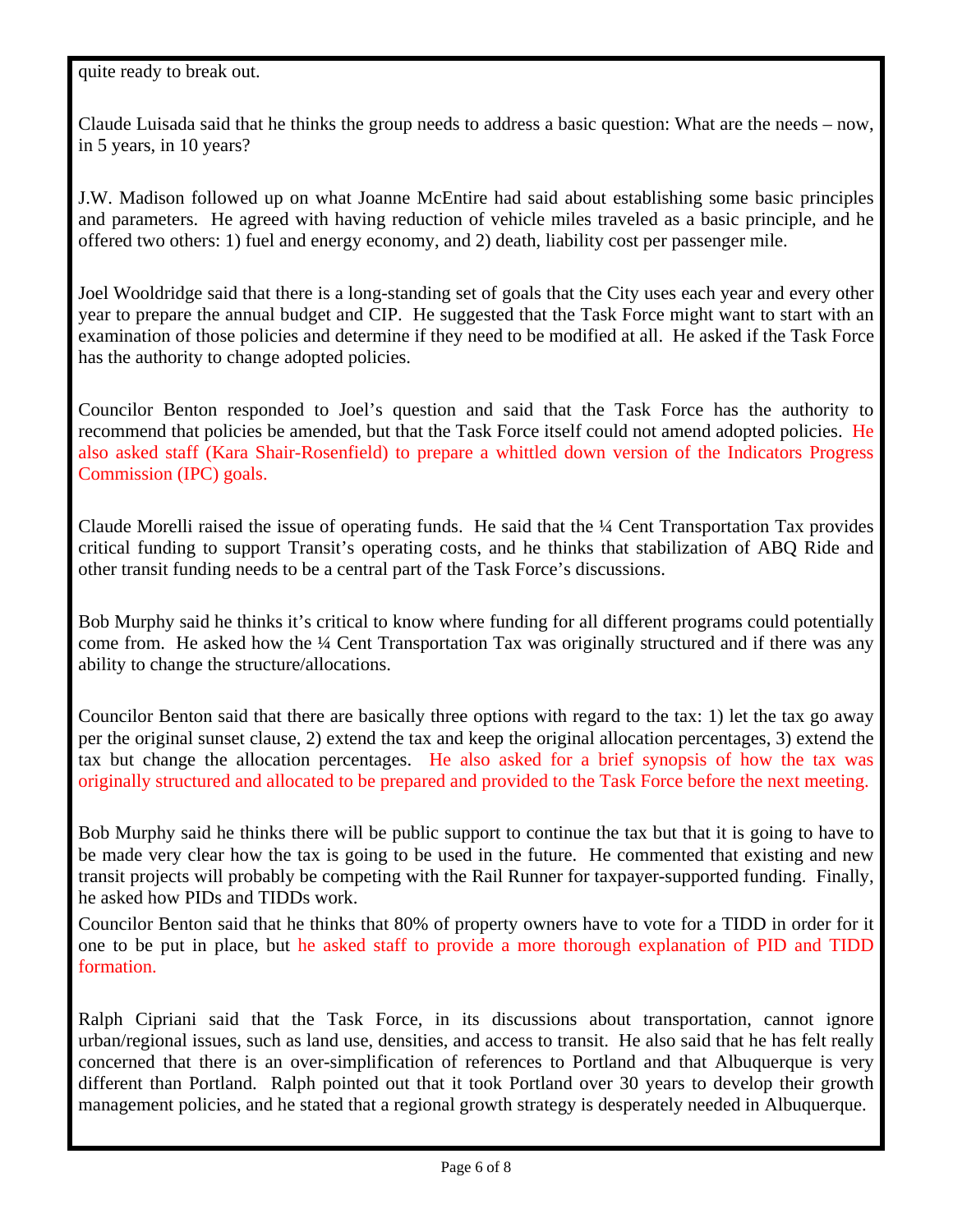Alex Romero, following on what Ralph said about Portland, mentioned that the Portland Authority has a staff of 300.

Councilor Benton asked if there was agreement that, in addition to transportation, this group also wants to look at land-use issues as they relate to transportation planning, i.e., not only different modes of transportation but also how best to facilitate and support multi-modal transportation through land-use decisions.

Claude Luisada said that one thing that should be taken into consideration by the Task Force is that there is a latent group that will use transit if you put it in front of them.

Joanne McEntire said she still thinks that the group needs to articulate the principles to hang the Task Force's work on and that those principles should be the same ones that are used to sell an extension of the  $\frac{1}{4}$  cent tax to voters.

Councilor Benton noted that a few principles had already been articulated by the group: 1) Reduction of vehicle miles traveled, and 2) Increased mobility for all groups/users.

Martin Sandoval wanted to focus on the outcome of what the Task Force is trying to do. He suggested coming up with goals and objectives first, determine what outcome the Task Force wants to achieve, and do plan backwards from there.

Jeffrey Peterson said that maybe the Task Force needs to come up with a mission statement.

Chris Blewett suggested that the Task Force not limit itself to thinking only in terms of the ¼ cent tax and existing funding, which he said are inadequate to fully address future transportation needs. He wants the Task Force to consider biting a bigger bullet and said that he is not suggesting unbridled spending but that recommendations shouldn't necessarily be shoehorned into current funding levels.

Alex Romero brought up that the State's Task Force on Transportation's report showed that taxpayers are willing to pay more for transportation/transit depending on what they'll be getting in return.

Councilor Benton went back to Jeffrey Peterson's point about creating a mission statement. He suggested that perhaps a place to start with developing a mission statement is language contained in O-07-71: "Generate a report or reports (majority and/or minority if necessary) summarizing the available information and making recommendations with respects to the dedication of the Transportation Infrastructure Tax, the development of a Street Car in the context of roadway, city-wide public transit, and other multi-modal transportation improvements, and the financing of these improvements…". Councilor Benton also wanted the Task Force to keep in mind that there is a lot of pressure on local governments to create taxation for a number of special projects, such as the Rail Runner and possibly a downtown Events Center.

Ralph Cipriani said that one recommendation of the Task Force should be that any ballot measure or funding allocation must occur with an understanding of what current costs are. He thinks the general public is uninformed about transportation needs and costs and that a massive public education campaign, modeled after water conservation outreach, is needed in Albuquerque and the region.